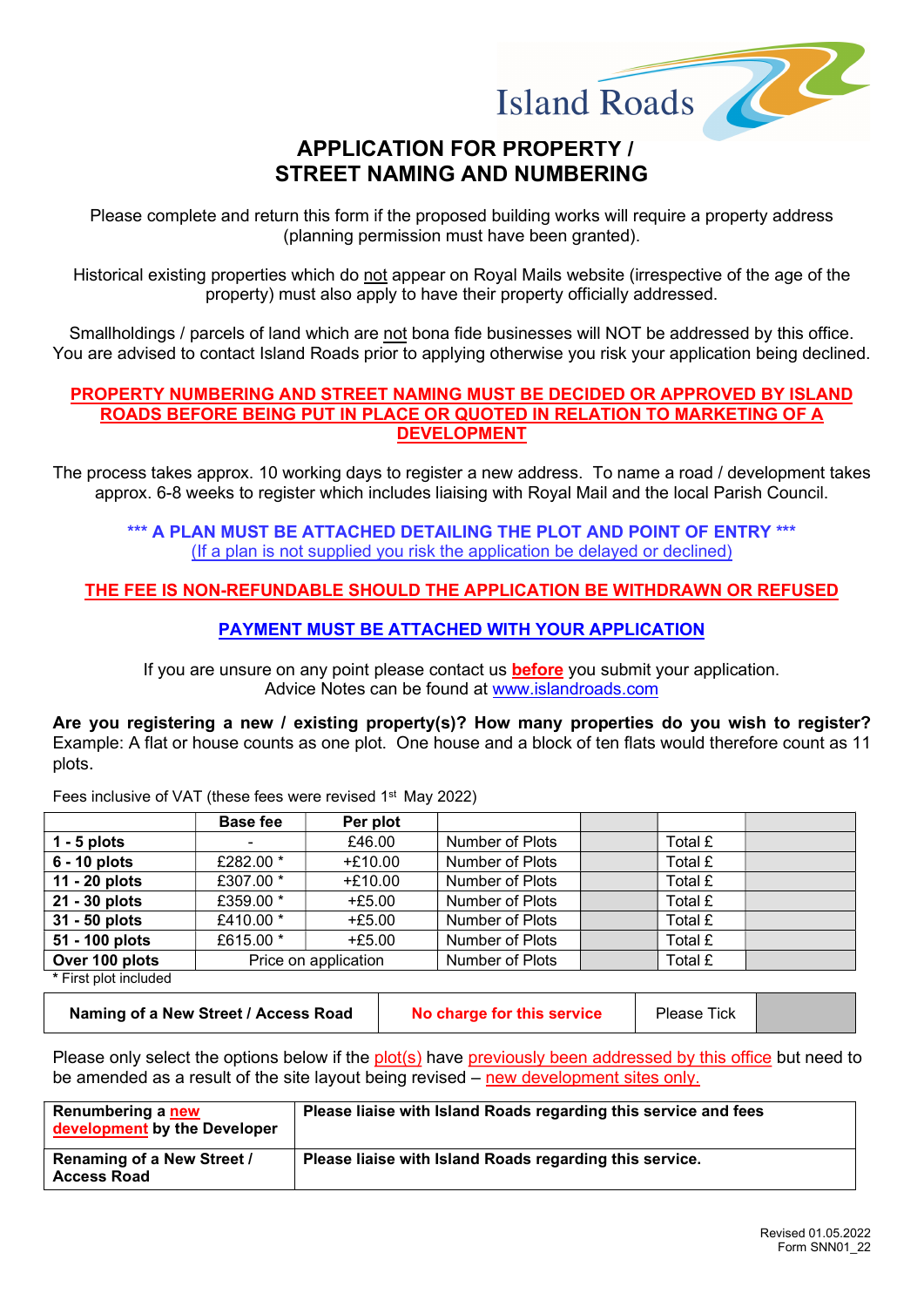# PROPERTY DETAILS

| <b>Planning application number</b><br>(i.e. P/01760/06 or 21/01010/FUL)                                                                                                                                                                                                                                                                                                       |                                                                                                |          |           |
|-------------------------------------------------------------------------------------------------------------------------------------------------------------------------------------------------------------------------------------------------------------------------------------------------------------------------------------------------------------------------------|------------------------------------------------------------------------------------------------|----------|-----------|
| <b>Current location or address of</b><br>development<br>(i.e. plot adjacent to number 16 High Street,<br>Town, Postcode)                                                                                                                                                                                                                                                      |                                                                                                |          |           |
| <b>Description of development</b><br>(i.e. demolition of house, construction of<br>detached / terraced / semi-detached<br>bungalow / house / flats, barn conversion etc.                                                                                                                                                                                                      |                                                                                                |          |           |
| How many storeys in the building(s)<br>(i.e. Ground floor $& 1st$ floor = 2 storey)                                                                                                                                                                                                                                                                                           |                                                                                                |          |           |
| <b>Applicable to flats only</b>                                                                                                                                                                                                                                                                                                                                               | Does each flat have an<br>individual letter or mailbox?                                        | Yes      | <b>No</b> |
| <b>Applicable to flats only</b>                                                                                                                                                                                                                                                                                                                                               | If flats do have individual<br>mailboxes are these sited<br>inside or outside the<br>building? | Internal | External  |
| <b>Applicable to flats only</b>                                                                                                                                                                                                                                                                                                                                               |                                                                                                |          |           |
| If the block of flats has a secure entry<br>system & mailboxes are sited internally,<br>what arrangements are in place for<br>Royal Mail to be able to deliver mail?                                                                                                                                                                                                          |                                                                                                |          |           |
| Is the development completed / ready<br>for occupation?                                                                                                                                                                                                                                                                                                                       | Please tick                                                                                    | Yes      | No.       |
| If No, please give estimated completion<br>date:                                                                                                                                                                                                                                                                                                                              |                                                                                                |          |           |
| Does the development include an<br>access road that requires a street<br>name?                                                                                                                                                                                                                                                                                                | <b>Please tick</b>                                                                             | Yes      | <b>No</b> |
| If Yes, please supply a minimum of<br><b>TWO suggestions:</b><br>Any names will be sent to local town/parish<br>council for approval which can take several<br>weeks. An advice sheet is available on request<br>or online at www.islandroads.com.<br>Two names the same i.e. Smith Lane & Smith<br>Avenue do NOT qualify as two suggestions.<br>The names MUST be different. | 1.<br>2.<br>3.                                                                                 |          |           |
| Do you wish to register a property<br>name?<br>To be officially addressed solely by a name the<br>property <b>must</b> be located on a street with no<br>house numbers. A name may be allocated as<br>an alias (does not form part of the official<br>address) for properties primarily addressed by a<br>number.                                                             | Please tick                                                                                    | Yes      | No        |
| If yes, please supply one or more<br>suggestions:                                                                                                                                                                                                                                                                                                                             |                                                                                                |          |           |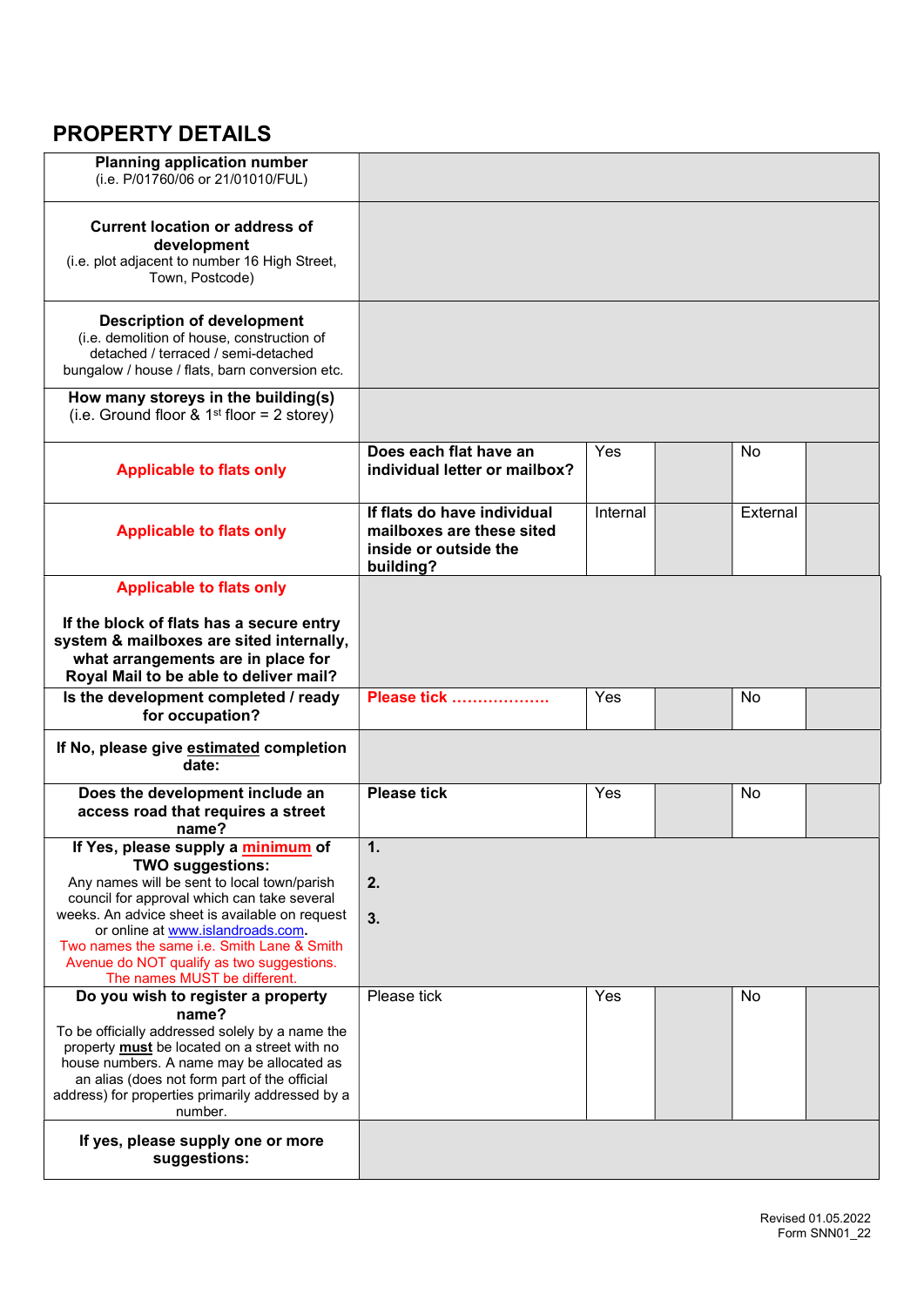## APPLICANTS DETAILS

| <b>Title</b>                                                                                                                                                                                                                                                                                                                                                                                                                                      | <b>Please</b><br>tick | Mr    | <b>Mrs</b> | Other |  |
|---------------------------------------------------------------------------------------------------------------------------------------------------------------------------------------------------------------------------------------------------------------------------------------------------------------------------------------------------------------------------------------------------------------------------------------------------|-----------------------|-------|------------|-------|--|
| <b>Forename</b>                                                                                                                                                                                                                                                                                                                                                                                                                                   |                       |       |            |       |  |
| Middle name / initials                                                                                                                                                                                                                                                                                                                                                                                                                            |                       |       |            |       |  |
| <b>Surname</b>                                                                                                                                                                                                                                                                                                                                                                                                                                    |                       |       |            |       |  |
| <b>Building/house name/number</b>                                                                                                                                                                                                                                                                                                                                                                                                                 |                       |       |            |       |  |
| <b>Street address</b>                                                                                                                                                                                                                                                                                                                                                                                                                             |                       |       |            |       |  |
| Town name                                                                                                                                                                                                                                                                                                                                                                                                                                         |                       |       |            |       |  |
| Post code                                                                                                                                                                                                                                                                                                                                                                                                                                         |                       |       |            |       |  |
| Tel number (inc area code)                                                                                                                                                                                                                                                                                                                                                                                                                        |                       |       |            |       |  |
| <b>E-mail Address:</b>                                                                                                                                                                                                                                                                                                                                                                                                                            |                       |       |            |       |  |
| Please check your spam folder for our<br>correspondence.                                                                                                                                                                                                                                                                                                                                                                                          |                       |       |            |       |  |
| We will email you to confirm we have received<br>your application form & will email a copy of our<br>confirmation letter once the process is complete.                                                                                                                                                                                                                                                                                            |                       |       |            |       |  |
| Extent / character of the interest of such<br>person.<br>Please provide a copy of your Title Deed as<br>evidence of ownership. Alternatively, if this is<br>not available, please have your solicitor email<br>us directly, confirming you are the legal owner.<br>If you are acting as an Agent, then the owner<br>must sign the application and provide proof of<br>ownership. Without this, we will NOT be able<br>to process the application. | <b>Please</b><br>tick | Owner | Agent      | Other |  |
| If other, please supply details                                                                                                                                                                                                                                                                                                                                                                                                                   |                       |       |            |       |  |

# Additional information

Please supply any information you feel may be useful regarding the completion of your application.